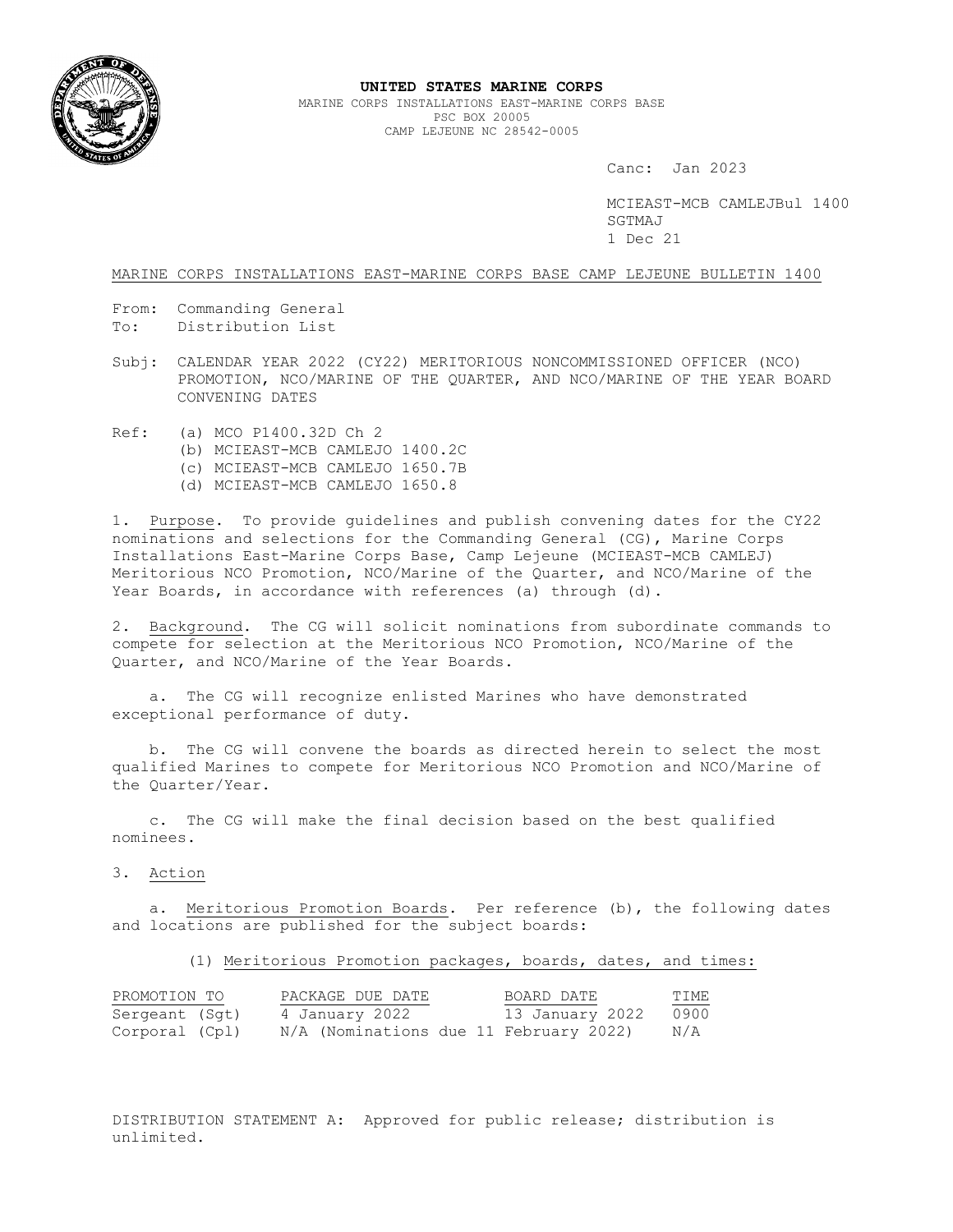MCIEAST-MCB CAMLEJBul 1400 1 Dec 21

| PROMOTION TO | PACKAGE DUE DATE                       | BOARD DATE    | TIME |
|--------------|----------------------------------------|---------------|------|
| Sqt          | 1 April 2022                           | 15 April 2022 | 0900 |
| Cpl          | N/A (Nominations due 13 May 2022)      |               | N/A  |
| Sgt          | 1 July 2022 15 July 2022               |               | 0900 |
| Cp1          | N/A (Nominations due 12 August 2022)   |               | N/A  |
| Sqt          | 30 September 2022 14 October 2022      |               | 0900 |
| Cpl          | N/A (Nominations due 11 November 2022) |               | N/A  |

 (2) Only one nominee per command will appear before the Meritorious Sgt Boards.

 (3) All respective commands will conduct their own Meritorious Cpl Boards, guided by reference (b), and notify the MCIEAST-MCB CAMLEJ Sergeant Major (SgtMaj) of their nominees by the date prescribed, via separate correspondence on the best qualified for review and approval by the CG.

 b. NCO/Marine of the Quarter. All respective commands will conduct their own NCO/Marine of the Quarter Boards. Per reference (c), the following dates and locations are published for the subject boards:

# (1) NCO/Marine of the Quarter Board

| PROMOTION TO | PACKAGE DUE DATE  | BOARD DATE      | TIME |
|--------------|-------------------|-----------------|------|
| 1st Ouarter  | 1 April 2022      | 15 April 2022   | 0900 |
| 2d Ouarter   | 1 July 2022       | 15 July 2022    | 0900 |
| 3d Ouarter   | 30 September 2022 | 14 October 2022 | 0900 |
| 4th Ouarter  | 4 January 2023    | 13 January 2023 | 0900 |

 (2) Only one nominee per command will appear before the MCIEAST-MCB CAMLEJ NCO/Marine of the Quarter board. These nominees will be selected from the previous winners of the respective commands' NCO/Marine of the Quarter Boards.

 c. NCO/Marine of the Year. All respective commands will conduct their own NCO/Marine of the Year Boards. Per reference (d), the following dates and locations are published for the subject boards:

## (1) NCO/Marine of the Year Board

| RECOGNIZED FOR | PACKAGE DUE DATE | BOARD DATE           | TIME |
|----------------|------------------|----------------------|------|
| CY22           | 4 January 2023   | 13 January 2023 0900 |      |

 (2) These nominees will be selected from the previous winners of the MCIEAST-MCB CAMLEJ NCO/Marine of the Quarter Boards.

### d. Coordinating Instructions

 (1) The SgtMaj, MCIEAST-MCB CAMLEJ has staff cognizance over the Meritorious NCO Promotion, NCO/Marine of the Quarter Boards, and NCO/Marine of the Year Boards, and will disseminate additional guidance or changes as required.